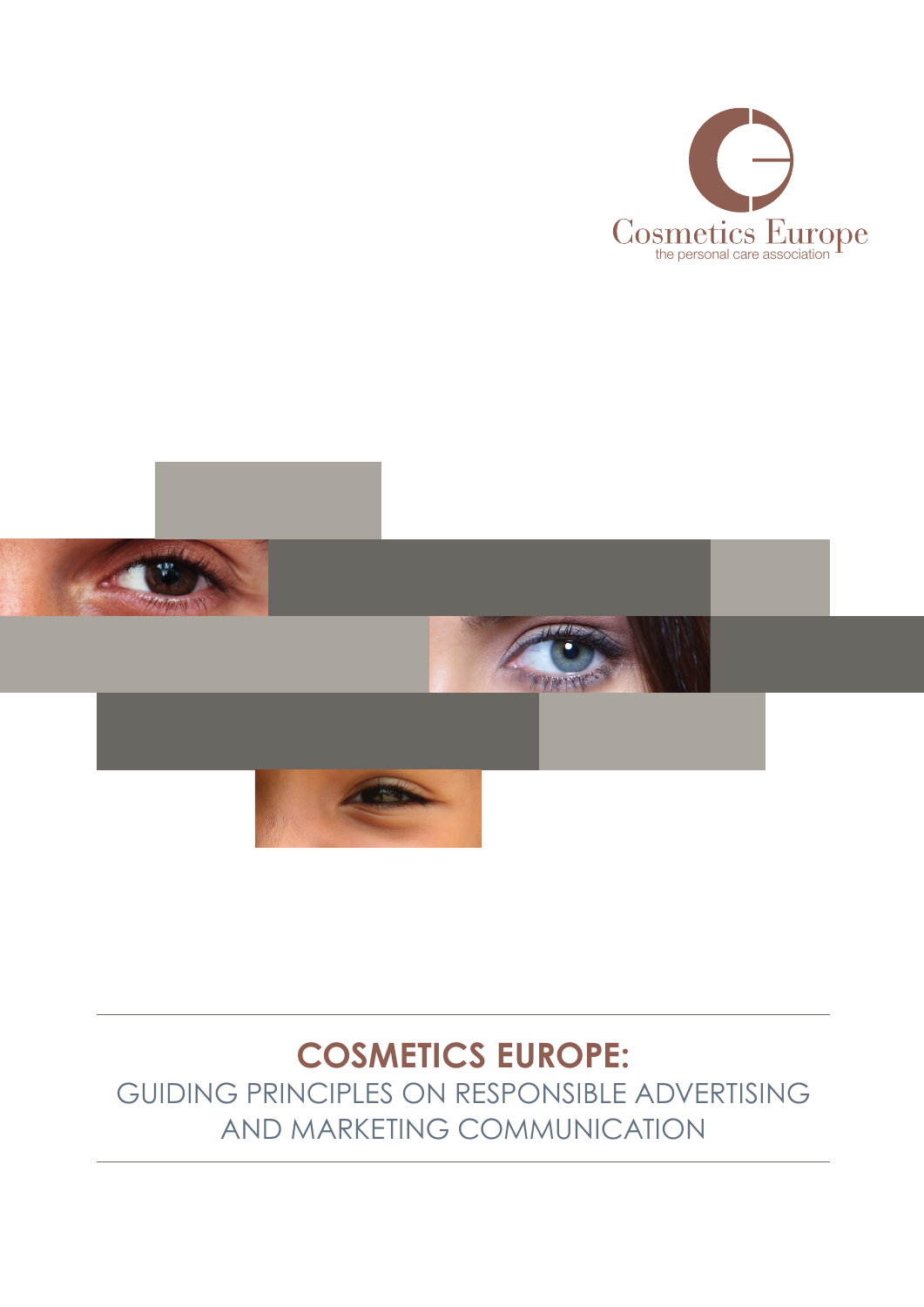

# TABLE OF CONTENTS

| <b>FOREWORD</b><br><b>CHARTER ON RESPONSIBLE ADVERTISING AND MARKETING COMMUNICATION</b> |                                        |                                                                                                                                                                                                                                                                              | 1                                               |
|------------------------------------------------------------------------------------------|----------------------------------------|------------------------------------------------------------------------------------------------------------------------------------------------------------------------------------------------------------------------------------------------------------------------------|-------------------------------------------------|
|                                                                                          |                                        |                                                                                                                                                                                                                                                                              | 2                                               |
|                                                                                          |                                        | GUIDING PRINCIPLES ON RESPONSIBLE ADVERTISING AND<br><b>MARKETING COMMUNICATION</b>                                                                                                                                                                                          | 3                                               |
| 1.                                                                                       | <b>INTRODUCTION</b><br>1.2. Definition | 1.1. Regulatory framework<br>1.3. Scope of application<br>1.4. Participatory guiding principles drafting<br>1.5. Implementation and enforcement<br>1.6. Reporting, compliance monitoring and review                                                                          | 3<br>3<br>3<br>$\overline{4}$<br>4<br>4<br>4    |
| 2.                                                                                       |                                        | <b>GUIDING PRINCIPLES</b><br>2.1. Advertising sincerity<br>2.1.1. Product claims substantiation<br>2.1.2. Image honesty<br>2.1.3. Testimonials and specialist recommendations<br>2.1.3.1. General provisions<br>2.1.3.2. Testimonials<br>2.1.3.3. Specialist recommendations | 5<br>5<br>5<br>5<br>6<br>6<br>6<br>6            |
|                                                                                          |                                        | 2.1.4. Environmental aspects in advertising<br>2.1.4.1. General presentation<br>2.1.4.2. Use of symbols / suggestion of third party certification<br>2.1.4.3. Accuracy and relevance of the environmental claim<br>2.1.4.4. Substantiation                                   | 6<br>6<br>6<br>$\overline{7}$<br>$\overline{7}$ |
|                                                                                          |                                        | 2.2. Social responsibility                                                                                                                                                                                                                                                   | $\overline{7}$                                  |
|                                                                                          |                                        | 2.2.1. General principles                                                                                                                                                                                                                                                    | $\overline{7}$                                  |
|                                                                                          |                                        | 2.2.2. Specific principles                                                                                                                                                                                                                                                   | $\overline{7}$                                  |
|                                                                                          |                                        | 2.2.2.1. Respect for the human being<br>2.2.2.2. Vulnerable populations - children                                                                                                                                                                                           | $7 - 8$<br>8                                    |
| <b>ACKNOWLEDGMENTS</b>                                                                   |                                        |                                                                                                                                                                                                                                                                              |                                                 |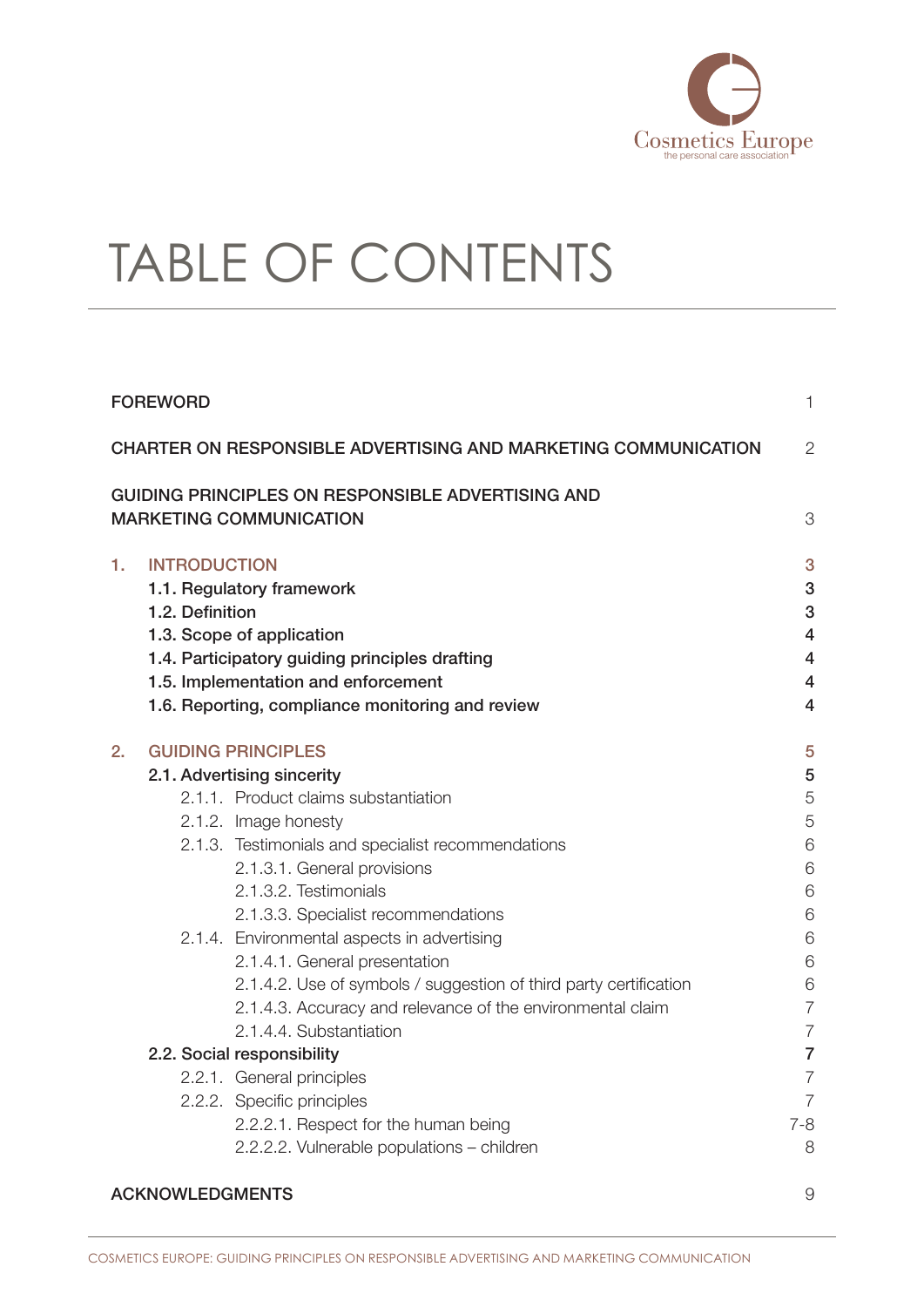

## <span id="page-2-0"></span>**FOREWORD**

The European cosmetics industry has always been committed to the highest standards when dealing with consumers, as well as when producing cosmetics and personal care products. Cosmetics Europe has been working proactively to promote best practice in cosmetics advertising. This responds to consumer concerns about any adverse impact cosmetics advertising may have on individuals and society as a whole.

The European cosmetics industry has opted for a self-regulatory approach to cosmetics advertising. Complementing the European Commission's list of common criteria for cosmetics claims, the industry adopted , in June 2012, guiding principles designed to avoid misleading advertising. A Charter setting out the overall standards accompanies the principles. This set of documents acts as a baseline for cosmetics advertising in Europe.

The guiding principles demonstrate the industry's commitment to standards of responsibility, whilst balancing and reflecting the views of the various stakeholders involved in the drafting process. These include representatives from the advertising industry, the European institutions, the self-regulatory network and NGOs. Their important contribution has defined the challenges to be addressed, and how this should be achieved.

This commitment is only the first step. The cosmetics industry is keen to make this initiative come to life, reflecting societal trends and expectations in its advertising. After all, earning and maintaining consumer trust in cosmetic and personal care products is a key driver for the sector's activities. Upholding strong values is an important part of this, shown by the guiding principles and Charter on self regulation in advertising.



Bertil Heerink *Cosmetics Europe Director-General*



Loïc Armand *Chairman of Cosmetics Europe's Strategic Project Team "Self-Regulation on Advertising"*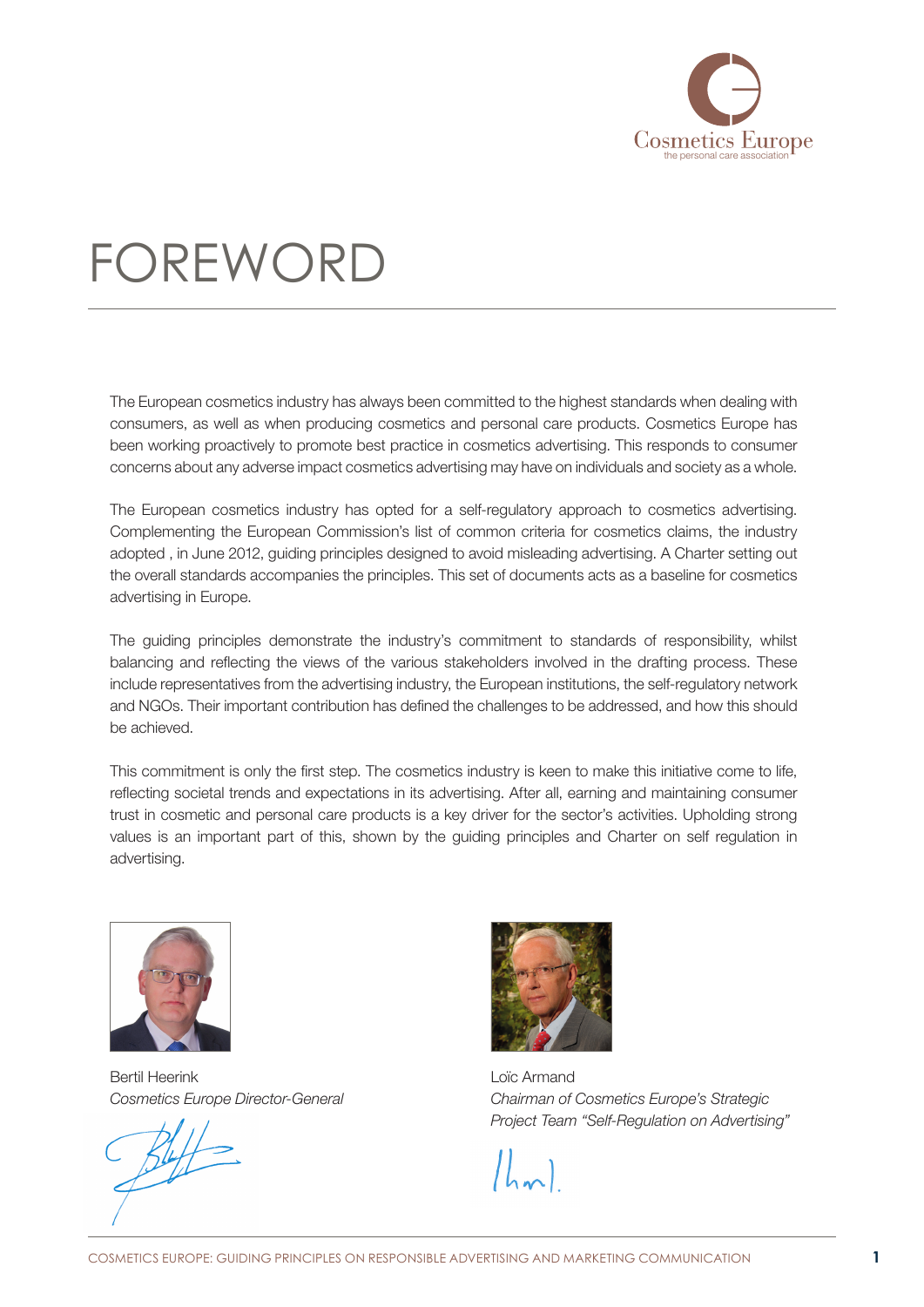

## **CHARTER** ON RESPONSIBLE ADVERTISING AND MARKETING COMMUNICATION

The European cosmetics industry recognises the importance of responsible advertising and marketing communication as essential means of informing consumers about characteristics and qualities of their cosmetic products. In particular, the cosmetics industry commits, through this Charter, to ensure that its advertising and marketing communication shall:

- Comply with the relevant European and national legal and self-regulatory frameworks;
- Be sincere, truthful and not misleading;
- Allow consumers to make informed choices;
- Act in a socially responsible manner.

The purpose of this charter is to set out the cosmetics industry's common ground on responsible cosmetics advertising and marketing communication in Europe.

This charter is endorsed by Cosmetics Europe members as a fair and honest representation of their commitment. Cosmetics Europe members actively encourage respecting its principles.

The charter is completed by a framework including the European Commission list of common criteria and the Cosmetics Europe self-regulation guiding principles on responsible advertising and marketing communication.

### Complying with the relevant European and national legal and self-regulatory frameworks

The European cosmetics industry commits to fully abide by relevant regulations, directives, laws, and codes of practice. Such legal and self-regulatory framework allows responsible trade and brings benefits to both consumers and economic operators. The industry will also continue to co-operate with public authorities and self-regulatory organisations at European and national level.

### Advertising which is sincere, truthful and not misleading

The European cosmetics industry commits to ensuring that its advertising and marketing communication will be sincere and truthful, delivering accurate and honest information to consumers. Claims for products will be true and substantiated. In particular, environment-related claims will be addressed with particular care. Members will neither unduly criticise nor denigrate competitor products.

#### Informed Choices

The European cosmetics industry commits to providing consumers with advertising and marketing communication that will allow them to make informed choices and buy those products that best suit their needs and expectations. Advertising and marketing communications should not exploit credulity, lack of knowledge or inexperience whilst remaining varied, innovative, entertaining and aspirational.

### Social Responsibility

The European cosmetics industry commits to respecting society's evolving values towards social responsibility and to recognising the variety of cultures and standards. Advertising and marketing communication should meet taste and decency principles and pay special attention to the respect of human beings and vulnerable consumers.

#### FACTS ABOUT:

Cosmetics Europe – The Personal Care Association, has been the voice of Europe's EUR 70 billion cosmetic, toiletry and perfumery industry since 1962. Cosmetics Europe membership includes 19 international companies, 27 national associations of the EU Member States and beyond, and 4 associated members.

Cosmetics Europe represented the interests of more than 2000 companies ranging from major international cosmetics manufacturers to small family-run businesses operating in niche markets. Direct and indirect employment in the European cosmetics industry is approximately 1.7 million.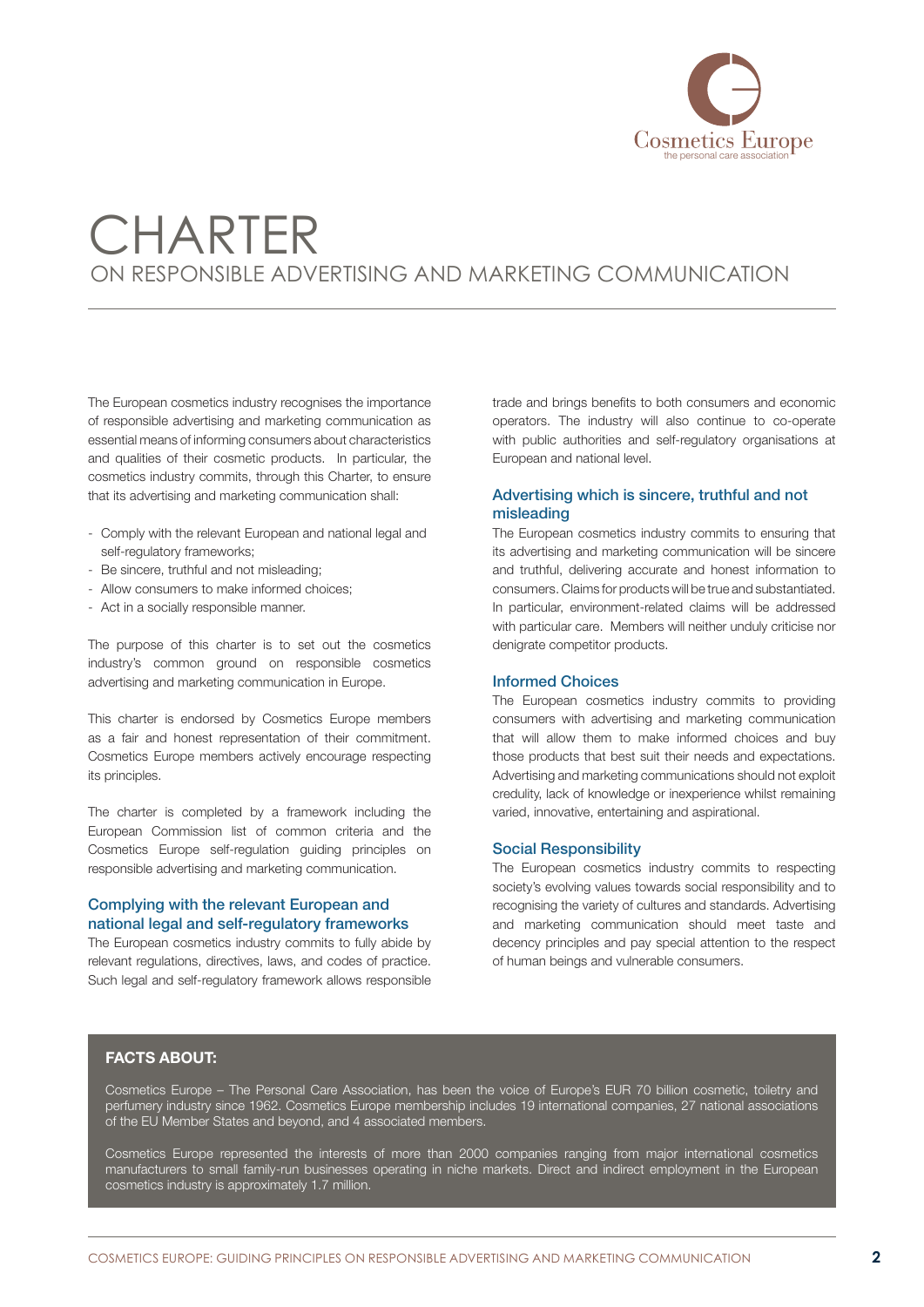

<span id="page-4-0"></span>These guidelines translate the principles to which the European cosmetics industry commits in the charter on responsible advertising and marketing communication into concrete provisions. This document is a framework specific to cosmetic products that consolidates existing principles and best practices, setting out common ground on cosmetics advertising and marketing communication in Europe.

### **INTRODUCTION**

### 1.1. Regulatory framework:

These guiding principles abide by relevant provisions included in:

- (a) Directive [2005/29/EC](http://eur-lex.europa.eu/LexUriServ/LexUriServ.do?uri=OJ:L:2005:149:0022:0039:EN:PDF) on Unfair Commercial Practices
- (b) Directive [2006/114/EC](http://eur-lex.europa.eu/LexUriServ/LexUriServ.do?uri=OJ:L:2006:376:0021:0027:EN:PDF) on Misleading and Comparative Advertising.
- (c) Article 20 of the Regulation (EC) [1223/2009](http://eur-lex.europa.eu/LexUriServ/LexUriServ.do?uri=OJ:L:2009:342:0059:0209:EN:PDF) on cosmetic products (hereafter named Cosmetic Regulation) which states that products claims should *"not be used to imply that cosmetic products have characteristics or functions which they do not have"* and that calls for the setting up of common criteria for all types of claims. Such criteria are being developed by the European Commission, in co-operation with EU Member States and relevant stakeholders.
- (d) The Consolidated [ICC Code of Advertising and](http://www.codescentre.com/images/downloads/660%20consolidated%20icc%20code_2011_final%20with%20covers.pdf)  [Marketing Communication Practice.](http://www.codescentre.com/images/downloads/660%20consolidated%20icc%20code_2011_final%20with%20covers.pdf)

### 1.2. Definitions:

- For the purposes of these guiding principles:
	- (a) The term *"cosmetic product"* means "any substance or mixture intended to be placed in contact with the external parts of the human body (epidermis, hair system, nails, lips and external genital organs) or with the teeth and the mucous membranes of the oral cavity with a view exclusively or mainly to cleaning them, perfuming them, changing their appearance, protecting them, keeping them in good condition or correcting body odours" (Article 2 of the Cosmetic Regulation).
- (b) *"Cosmetic products'* claims" refer to "text, names, trade marks, pictures and figurative or other signs" used in the labelling, marketing and advertising of cosmetic products (Article 20 of the Cosmetic Regulation).
- (c) The term *"advertising"* or *"advertisement"* means "any form of marketing communications carried by any media, usually in return for payment or other valuable consideration" (Consolidated ICC Code). This includes digital marketing communication.
- (d) The term *"marketing communications"* includes "advertising as well as other techniques, such as promotions, sponsorships and direct marketing, and should be interpreted broadly to mean any communications produced directly by or on behalf of marketers intended primarily to promote products or to influence consumer behavior" (Consolidated ICC Code).
- (e) *"Misleading advertising"* means "any advertising which in any way, including its presentation, deceives or is likely to deceive the persons to whom it is addressed or whom it reaches and which, by reason of its deceptive nature, is likely to affect their economic behaviour or which, for those reasons, injures or is likely to injure a competitor" (Directive2006/114/EC).
- (f) The term *"average consumer"* means any person "who is reasonably well-informed and reasonably observant and circumspect, taking into account social, cultural and linguistic factors" (Recital 18, Directive 2005/29/EC).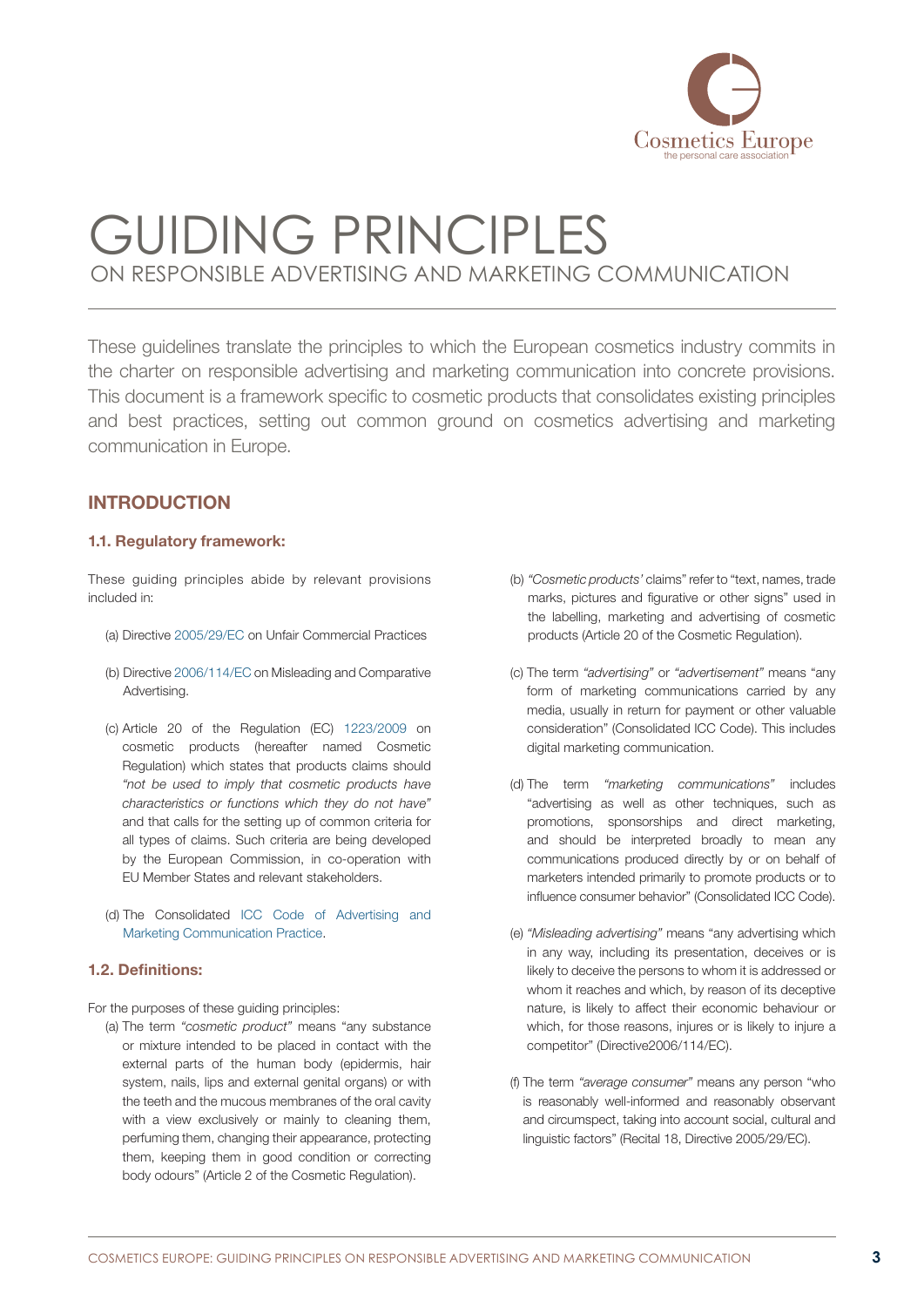

### <span id="page-5-0"></span>1.3. Scope of application

The guiding principles aim to lay down the common ground for responsible advertising of cosmetic products across Europe. However, as with all self-regulatory provisions, they may need to be tailored to reflect local conditions across Member States in order to be effective and credible.

In practice this means that national rules, while meeting a common pan-European baseline, can go beyond these guiding principles if appropriate.

### 1.4. Participatory guiding principles drafting

Reflecting the accepted best practice model for effective advertising self-regulation<sup>1</sup>, Cosmetics Europe has consulted a range of stakeholders in drawing up these guiding principles.

#### 1.5. Implementation and enforcement

All Cosmetics Europe members commit to implement and uphold, in letter and in spirit, these guiding principles. In order to ensure maximum effectiveness, and reflecting the accepted European best practice model, national cosmetics association members of Cosmetics Europe are encouraged to cooperate with their respective Self-Regulatory Organisations (SROs) in the most appropriate manner, with a view to having these principles adopted at national level.

In countries where for that purpose a SRO adopts specific national guidelines, SROs are responsible for adjudicating on complaints from both competitors and consumers, and help ensure that any cases of non-compliance with such guidelines are rectified. In this case, SROs are also able to apply their existing sanctions in cases of persistent and repeated breaches.

### 1.6. Reporting, compliance monitoring and review

Cosmetics Europe commits to report regularly and publicly on progress in terms of having these guiding principles shared with national SROs. Cosmetics Europe will also endeavour to ensure that compliance with the provisions of these guiding principles by its members is monitored regularly in a transparent, participative and accountable manner.

On the basis of progress in implementing the guiding principles, compliance data, ongoing dialogue with relevant stakeholders etc., Cosmetics Europe commits to regularly review the guiding principles. This is in order to ensure they continue to reflect societal trends and expectations, and to amend them as necessary.

<sup>1.</sup> Cf. [European Commission 2006 report on Self-Regulation](http://ec.europa.eu/dgs/health_consumer/self_regulation/docs/report_advertising_en.pdf)  in the EU Advertising Secto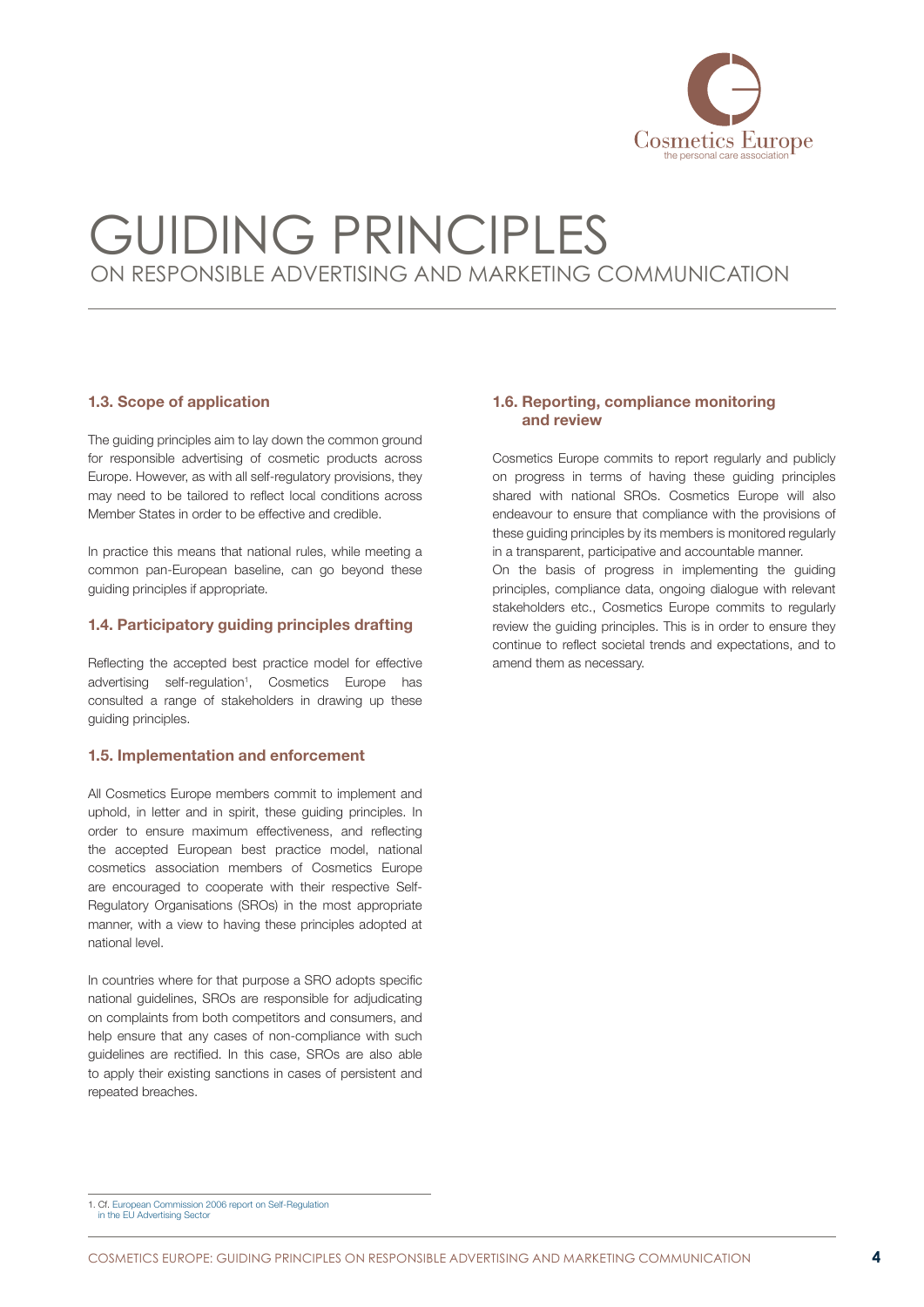

### <span id="page-6-0"></span>Guiding principles

### 2.1. Advertising sincerity

The European cosmetics industry commits to provide sincere advertising and marketing communication that do not mislead and misinform the consumer about products' characteristics. Sincerity is the basic and essential part of a responsible approach to the advertising of all products.

### 2.1.1. Product claims substantiation

Any cosmetic products' claims, whether explicit or implicit, must be supported by adequate and appropriate evidence demonstrating the performance of a product. The specific context and circumstances in which the claim is made (including social and cultural factors) should be taken into account.

#### Claims must conform to:

- (a) the list of common criteria developed by the
	- European Commission<sup>2</sup>:
	- legal compliance;
	- truthfulness;
	- evidence support;
	- honesty;
	- fairness;
	- allowing informed decisions.
- (b) the "Best practice for claim substantiation evidence"<sup>3</sup>, applying to:
	- experimental studies;
	- consumer perception tests;
	- the use of published information.

### 2.1.2. Image honesty

Digital techniques may be used to enhance the beauty of images to convey brand personality and positioning or any specific product benefit.

However, the use of pre and post production techniques such as styling, re-touching, lash inserts, hair extensions, etc., should abide by the following principles:

- (a) The advertiser should ensure that the illustration of a performance of an advertised product is not misleading (see Product Claim Substantiation).
- (b) Digital techniques should not alter images of models such that their body shapes or features become unrealistic and misleading regarding the performance achievable by the product.
- (c) Pre- and post-production techniques are acceptable provided they do not imply that the product has characteristics or functions that it does not have.

For example, the following cases would not be considered misleading:

- Using obvious exaggeration or stylized beauty images that are not intended to be taken literally.
- Using techniques to enhance the beauty of the images that are independent from the product or effect being advertised.

<sup>2.</sup> List of Common Criteria for Claims which may be used with respect to cosmetic products according to Article 20 of Regulation (EC) N° 1223/2009

<sup>3.</sup> Annex "Best practice for claim substantiation evidence" in List of common criteria for claims which may be used with respect to cosmetic products according to Article 20 of Regulation (EC) N° 1223/2009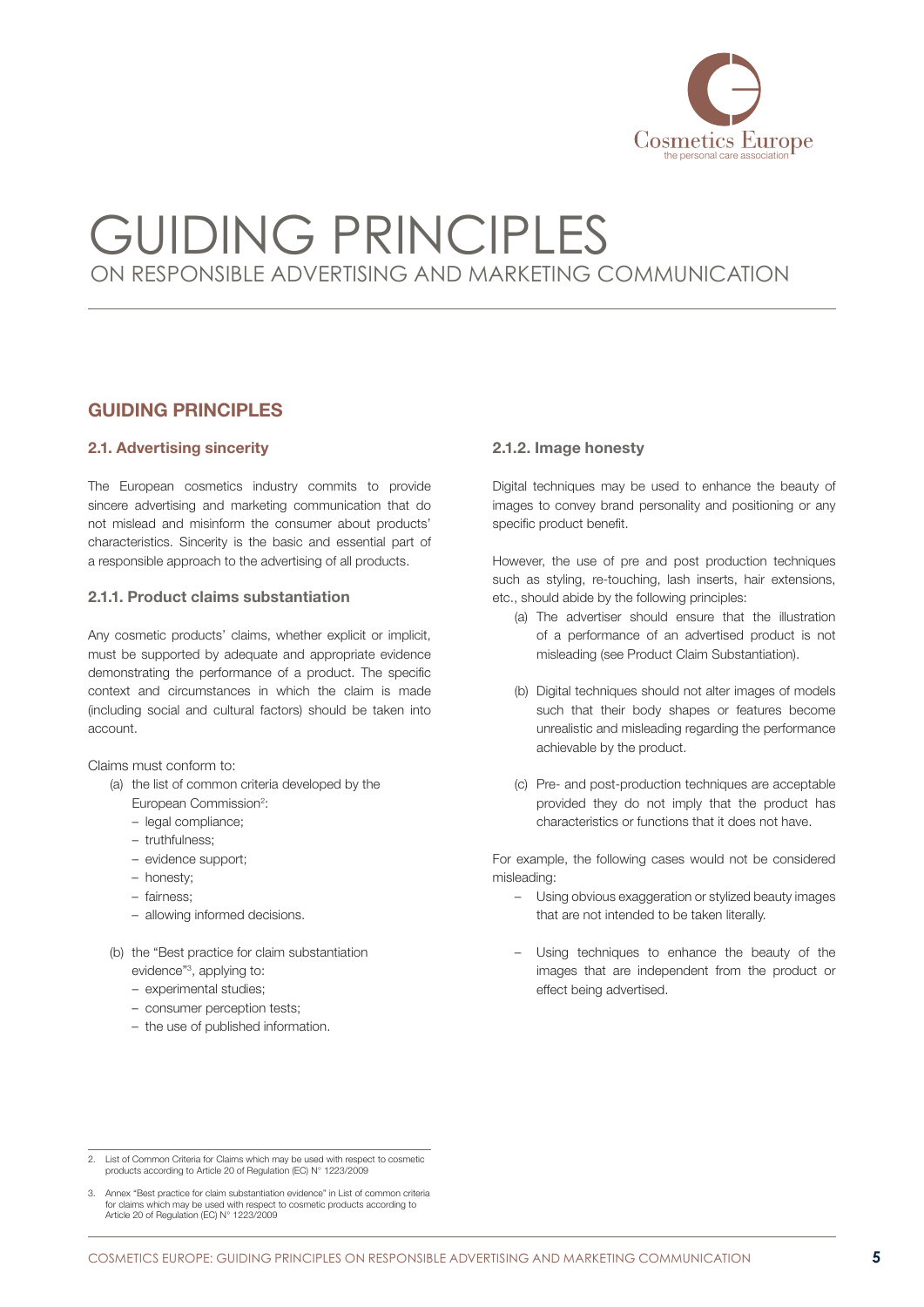

### <span id="page-7-0"></span>2.1.3. Testimonials and specialist recommendations

### 2.1.3.1. General provisions

Testimonials and specialist recommendations may be used to emphasise the characteristics of cosmetic products and create a brand image.

Testimonials and specialist recommendations:

- (a) may be used in the form of written or spoken statements.
- (b) must be genuine, responsible and verifiable.
- (c) cannot replace material substantiation of a claim (see Product Claim Substantiation).
- (d) shall avoid any misrepresentation and misinformation with regards to the nature of the product being advertised, its properties and the achievable results.

### 2.1.3.2. Testimonials

Testimonials from celebrities, private persons or consumers, etc., may be used provided they are presented as a personal assessment or impression of a product.

Testimonials should not be considered as proof of product efficacy that can only be established on the basis of adequate and appropriate evidence (see Products' Claims Substantiation).

### 2.1.3.3. Specialist recommendations

Recommendations from medical, para-medical or scientific specialists (referred to as "specialist(s)") on an ingredient, a product, or a general message on hygiene or beauty, is acceptable provided they are established on the basis of adequate and appropriate evidence (see Product Claims Substantiation).

Such specialists must be selected on the basis of their qualifications, expertise or experience in the particular area.

### 2.1.4. Environmental aspects in advertising

When environmental claims are made, cosmetics companies shall respect the principles of truthfulness, clarity, accuracy, relevance and scientific substantiation (see Product Claims Substantiation).

If the environmental claim being made is not literally true or is likely to be misinterpreted by consumers or is misleading through the omission of relevant facts, this environmental claim shall not be made.

Specific attention should be brought to:

### 2.1.4.1. General presentation:

The general presentation of a cosmetic product (colours, visuals, etc.) and individual claims shall not:

- (a) Be based on false information.
- (b) Imply an environmental benefit that the product does not have.
- (c) Exaggerate the environmental aspect of the product to which the claim relates.
- (d) Emphasise any single environmental benefit while concealing the aspects which present a negative environmental influence.

### 2.1.4.2. Use of symbols / suggestion of third party certification:

- (a) Any supporting information, imagery or symbols shall be justified to and understandable by the average consumer.
- (b) Any use of symbol or logo must not imply that the product has achieved the required relevant third-party endorsement when it is not the case.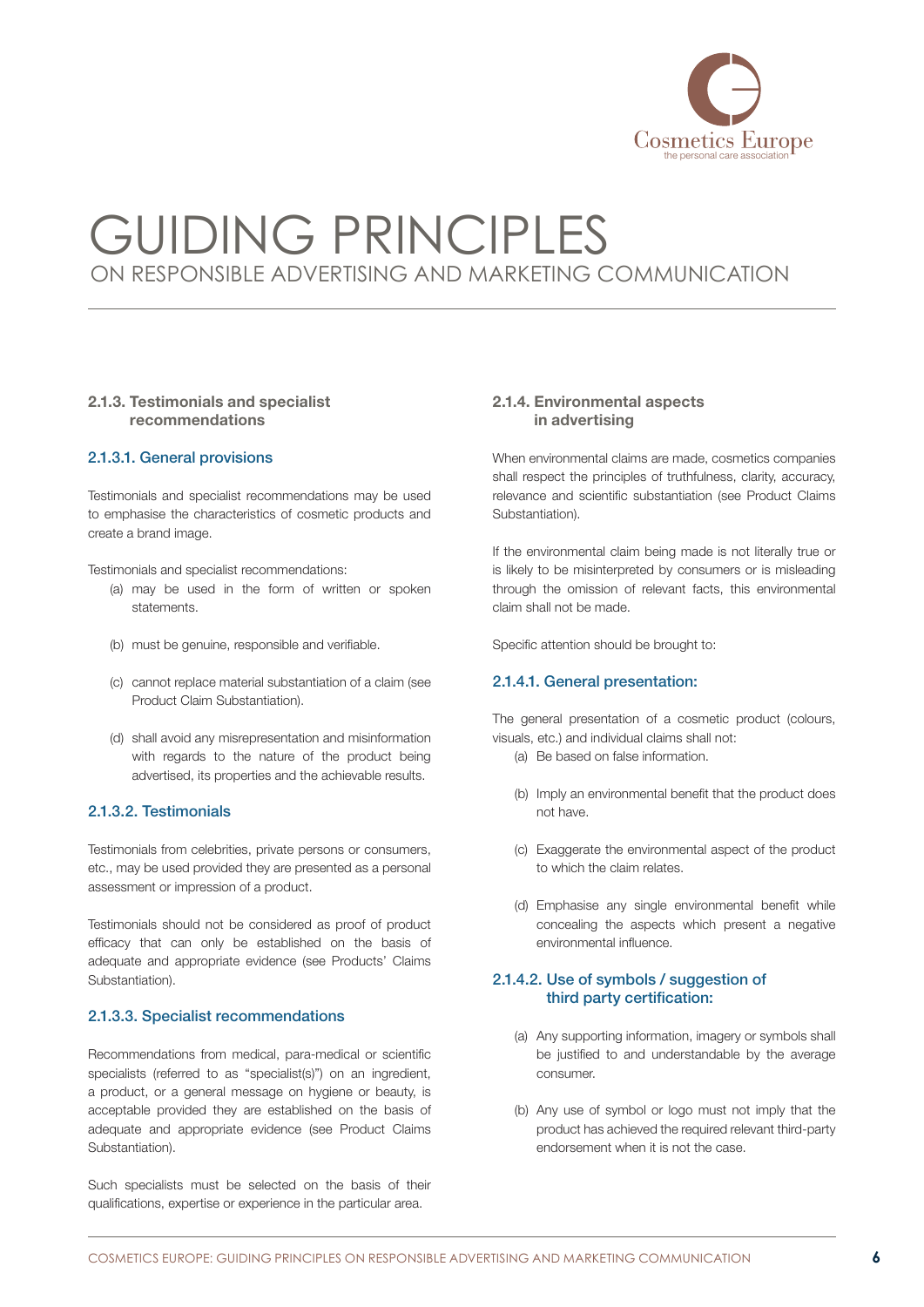

### <span id="page-8-0"></span>2.1.4.3. Accuracy and relevance of the environmental claim:

- (a) The environmental claim shall be presented in a manner that clearly indicates whether the claim applies to the complete product or only to a product component or to the packaging or to an element of a service.
- (b) The environmental claim shall be relevant to the particular product, and used only in an appropriate context or setting.
- (c) The claim shall be specific as to the environmental benefit or environmental improvement which is claimed; consequently, an environmental benefit may be claimed provided that an appropriate assessment of the environmental impact of the product has been carried out.

### 2.1.4.4. Substantiation:

- (a) Environmental claims for cosmetic products, whether explicit or implicit, must be supported by adequate and appropriate scientific evidence.
- (b) Test methods and studies being used as evidence must be relevant to the product and to the environmental benefit claimed.
- (c) Environmental claims shall be reassessed and updated as necessary to reflect changes in technology, competitive products or other circumstances that could alter the accuracy of the claim.
- (d) In the context of "natural" and "organic" cosmetic products, the International Organization for Standardization (ISO) is currently developing a set of technical criteria and definitions regarding organic and natural cosmetic ingredients and products. These technical criteria do not apply to claims but can be used as a reference for the substantiation of claims "natural" and "organic" for cosmetic ingredients and products.

#### 4. Article 2 ICC Code Article 4 ICC Code

### 2.2. Social Responsibility

The cosmetics industry is committed to responsible advertising and marketing communication which respect the human being, body image and human dignity.

#### 2.2.1. General principles

All cosmetic advertising and marketing communication shall comply with general provisions, concerning:

- (a) Taste and Decency: Cosmetics advertising and marketing communication "should not contain statements or audio or visual treatments which offend standards of decency currently prevailing in the country and culture concerned"4 .
- (b) Portrayal of gender: Cosmetics advertising and marketing communication should not contain any sexually offensive material and should avoid any textual material or verbal statements of a sexual nature that could be degrading to women or men. Furthermore, advertising and marketing communication should not be hostile toward a certain gender.
- (c) Offensiveness: Any statement or visual presentation likely to cause profound or widespread offence to those likely to be reached by it, irrespective of whether or not it is directly addressed to them, is not acceptable. This includes shocking images or shocking claims used merely to attract attention.
- (d) Violence: Cosmetics advertising and marketing communication "should not appear to condone or incite violent, unlawful or anti-social behaviour"5 .
- (e) Play on superstition: "Marketing communications should not play on superstition"<sup>6</sup>.
- (f) Play on fear: Cosmetics advertising and marketing communication "should not without justifiable reason play on fear or exploit misfortune or suffering"7.

<sup>6.</sup> Article 4 ICC Code

Article 4 ICC Code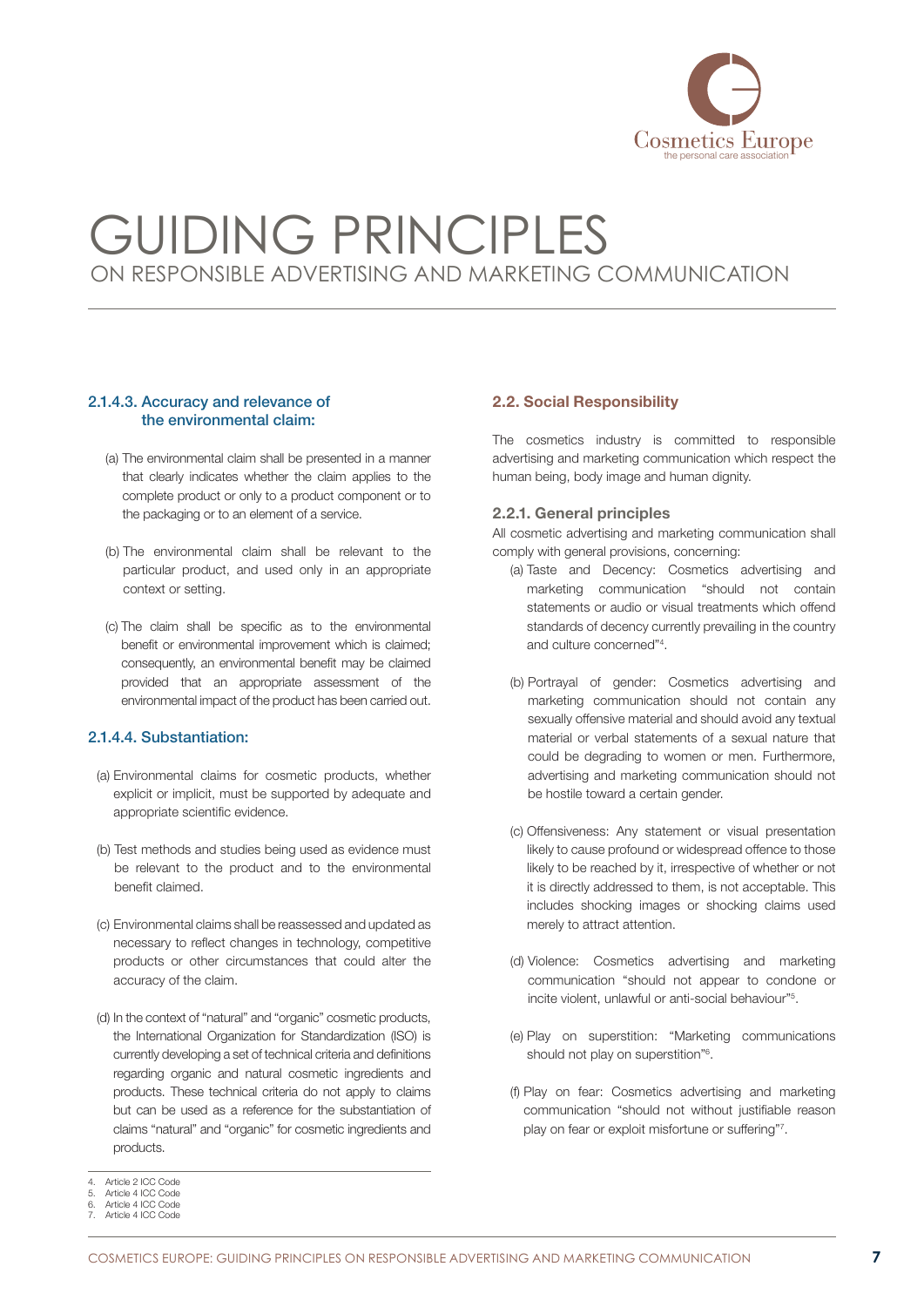

- <span id="page-9-0"></span>(g) Exploitation of credulity and inexperience: Cosmetics advertising and marketing communication should not be framed so as to abuse the trust of consumers or exploit their lack of experience or knowledge.
- (h) Discrimination: Cosmetics advertising and marketing communication "should respect human dignity and [diversity. It] should not incite or condone any form of discrimination, including that based upon [...] [ethnic group], national origin, religion, gender, age, disability or sexual orientation"8 .
- (i) Denigration: Cosmetics advertising and marketing communication "should not denigrate any person or group of persons, firm, organisation, industrial or commercial activity, profession or product, or seek to bring it or them into public contempt or ridicule"<sup>9</sup>.
- (j) Safety and health: Cosmetics advertising and marketing communication "should not without reason, justifiable on educational or social grounds, contain any visual presentation or any description of dangerous practices or of situations which show a disregard for safety or health"10. Models used in advertisements and post production techniques should not appear to promote a preferred body image of extreme thinness.
- (k) Humour may be used in advertising and marketing communication in such a manner that it does not stigmatize, humiliate or undermine any person or group of persons.

### 2.2.2. Specific principles

### 2.2.2.1. Respect for the human being

Given the possible impact that cosmetics advertising and marketing communication may have on consumers' selfesteem, the following should be taken into consideration when using models in advertising:

- (a) Do not focus on bodies and parts of bodies as objects when not relevant to the advertised product.
- (b) Do not stage nude models in a way that is demeaning, alienating or sexually offensive. When using nudity, the media used and the intended audience should be considered.

### 2.2.2.2. Vulnerable populations – children

The European cosmetics industry commits to provide responsible advertising and marketing communication towards children and young people.

Cosmetic products especially designed for children may be advertised provided that:

- (a) Advertising should foster the hygiene and sanitary benefits of cosmetic products to children in particular sun protection products, oral care products, and cleaning products (including soap, shampoos and teenage acne cover-ups).
- (b) Advertising of decorative cosmetics and perfumes should not incite children to overuse of such products.
- (c) Advertising of cosmetic products, including images, should not promote early sexualisation of young people.

8. Article 4 ICC Code

<sup>9.</sup> Article 12 ICC Code 10. Article 17 ICC Code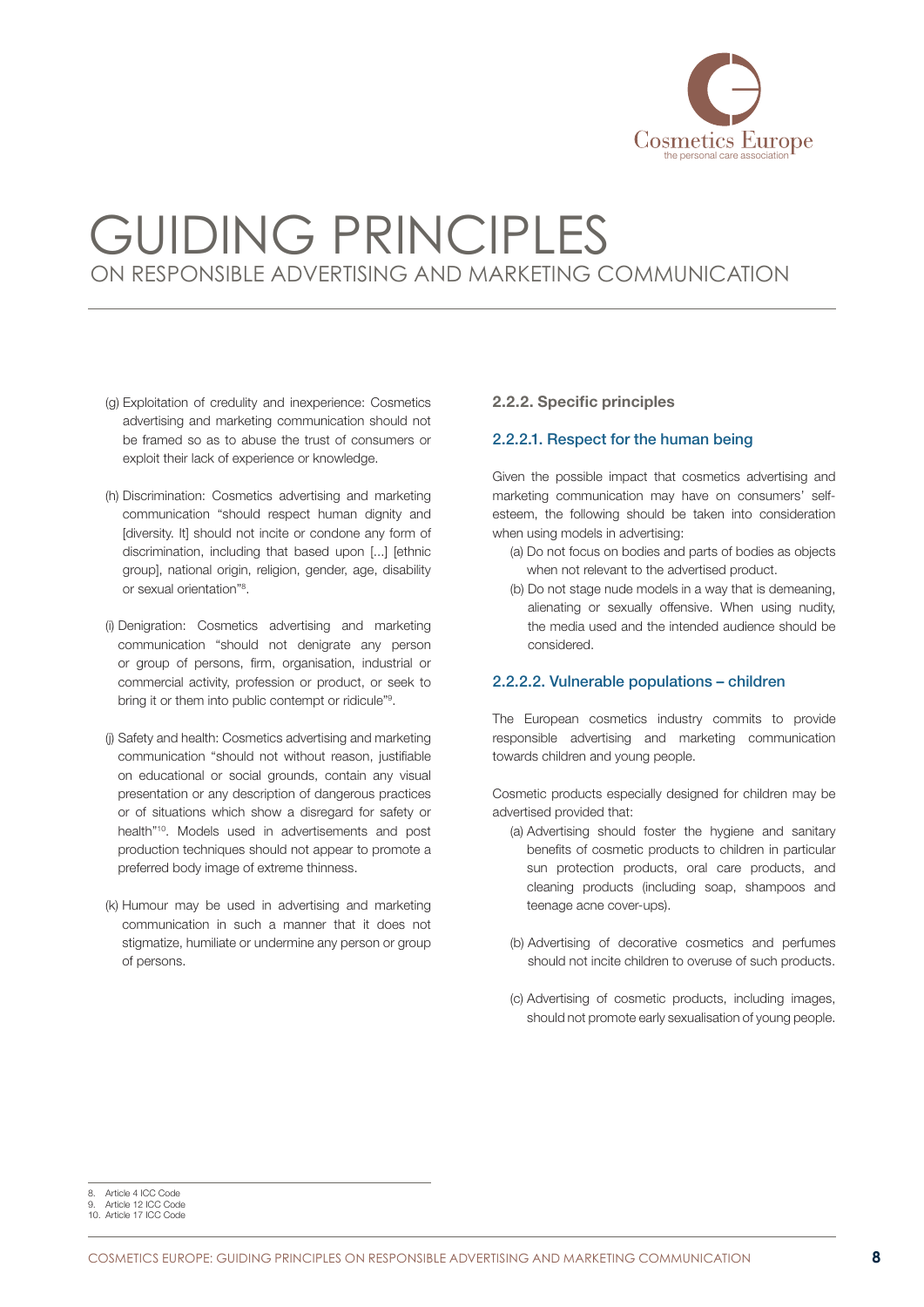

# <span id="page-10-0"></span>Acknowledgments

Thanks to members of Cosmetics Europe's Strategic Project Team "Self-Regulation on Advertising":

Loïc Armand, *L'Oréal*, *Chairman* Chris Flower, *Ctpa, Vice-Chairman*

James Barnes, *Unilever* Steffi Bogart, *Estée Lauder* Juliette Carray, *Pierre Fabre* Sophie Crousse, *GlaxoSmithKline* Tiphaine Daubert Macia, *Chanel* Anne Dufermont, *L'Oréal* Anne Dux, *Febea* François Gomez, *Chanel* Karolina Herbout, *L'Oréal* Barbara Hery, *Lvmh*

Magali Jousselin, *Johnson & Johnson* Isabelle Martin, *Estée Lauder* Elisabeth Poppe, *Henkel* Sylvianne Schnebert, *Lvmh* Sonia Selletti, *Unipro* Hynek Sery, *Procter & Gamble* Estelle Vallette, *Colgate-Palmolive* Marjolein Van Oostrum, *Ncv* Fréderick Warzee, DETIC Graham Wilson, *Procter & Gamble* Marie Blanchard, *Cosmetics Europe* Manuela Coroama, *Cosmetics Europe* Julie Vermooten, *Cosmetics Europe*